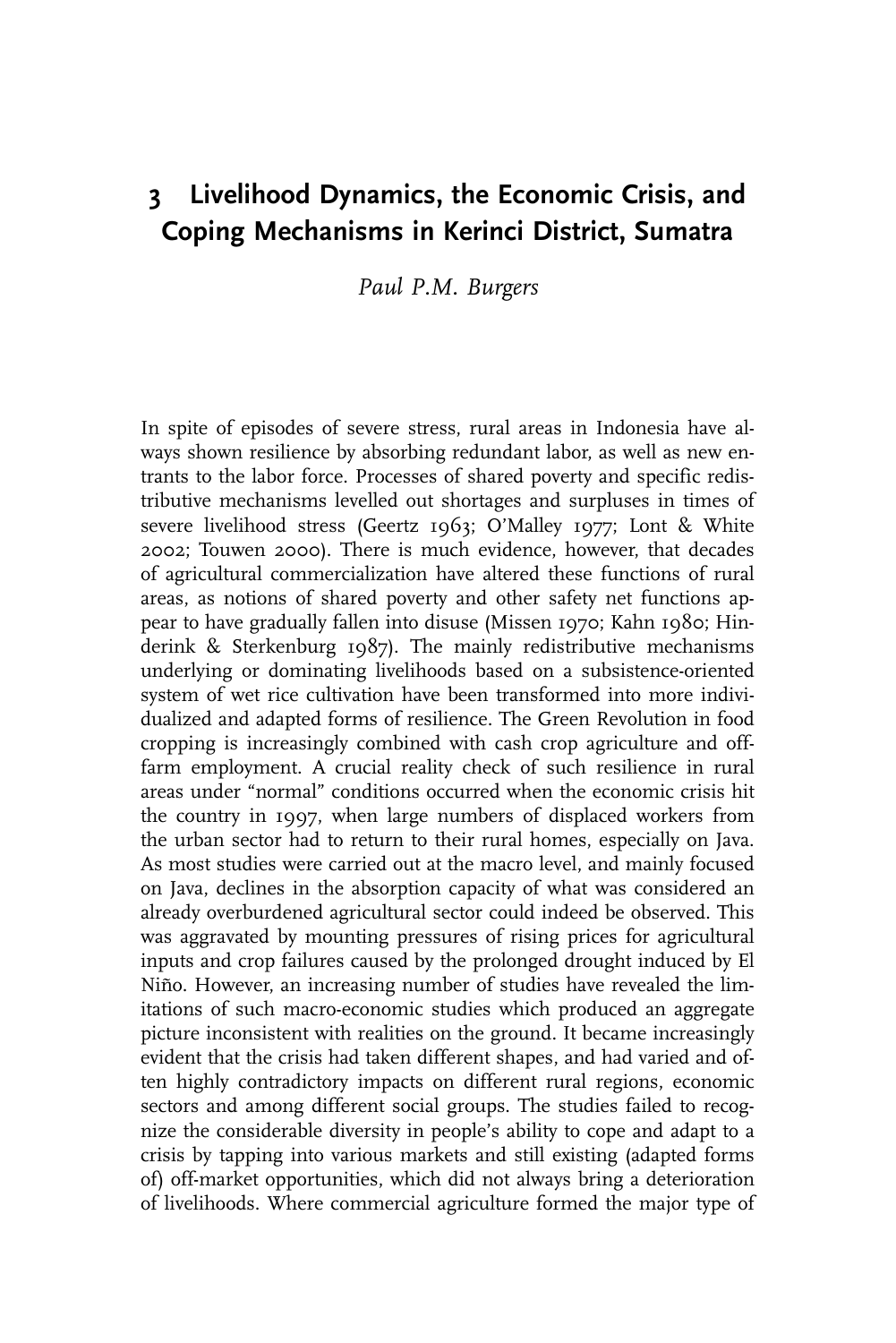livelihood, especially in the outer islands, farmers who planted export crops, were getting windfall profits from the depreciation of the rupiah against the US dollar. Usually, such increases in cash flows will allow for a reinforcement of community reciprocity. These adapted forms of redistributive arrangements through cash transactions may mitigate the impacts of skewed entitlement and access to resources in general, and to natural resources in particular, and therefore may offer important ways to survive during an economic crisis. This is especially the case for the poor and (near) landless, who are particularly vulnerable to drops in income, increasing food prices, and rising unemployment and underemployment brought about by crisis-induced events (Stringer 1999). Consequently, this may have bearings on both resource allocation and natural resource management. In order to fully understand the impact of the entire process of social change and the creation of new stability domains in livelihood resilience on natural resources, the aftermath of the crisis needs to be taken into account as well.

The mechanisms through which such global and national economic or political shocks and severe stresses are translated into local impacts and responses at the community and household levels are investigated in relation to their resource management strategies in three villages in Kerinci District, Sumatra, during the crisis and its aftermath (1997- 2003). A cross-system analysis has been made in three selected villages, based on a number of similar and dissimilar characteristics. Similarities concern biophysical conditions, predominant types of land use, and indigenous knowledge systems. In order to understand the interactions between the national park and the village conditions, both research sites are located in the buffer zone of the Kerinci Seblat National Park. Dissimilar characteristics refer to different choices in upland crops, variations in land tenure systems, and different historical and contemporary contexts at the regional, the community, and the household level; these are crucial for understanding the variations in social organization and different livelihood strategies, as well as for understanding the differential resilience of rural areas.

#### The setting and the study sites

Kerinci has always been known for its favorable conditions which support a livelihood around agriculture. Specialized rice farming has been the major type of livelihood in the Kerinci Valley after Minangkabau migrants from West Sumatra began clearing forest land for rice cultivation several hundred years ago. Nowadays, specialized rice farming continues to be a major type of livelihood on the flat valley bottoms of the district. However, in most parts of the district access to upland areas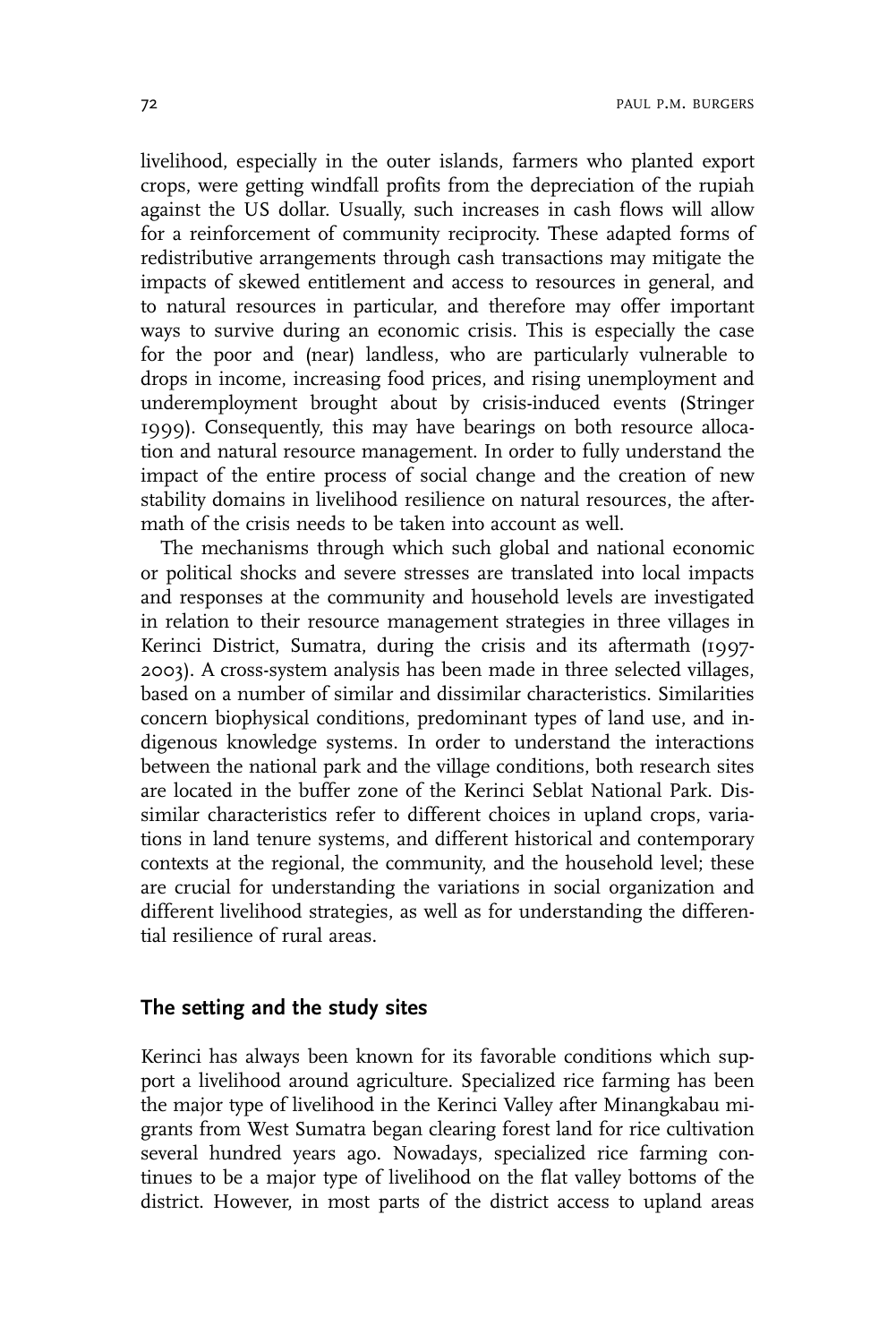can be secured, whereby livelihoods are increasingly constructed around the cultivation of commercial annual and perennial cash crops. Depending on the local biophysical conditions and preferences of individual families, chilli has become the most important annual crop. It is cultivated during the establishment phase of both intercropped stands and single stands of cinnamon trees (cinnamonium burmanii) or coffee trees (coffee robusta). Rice cultivation remains however, an important fallback mechanism to secure food needs. The existing specific sociocultural arrangements in rice cultivation ensure access to rice cropping land beyond the limits of one's own farm on a long-term basis, as well as on a temporal basis in times of severe livelihood stress.

The three research villages are located in different parts of Kerinci District (see fig. 1). At an altitude of about 500 meters, the rather iso-

Figure 3.1 Kerinci district and its position in Sumatra

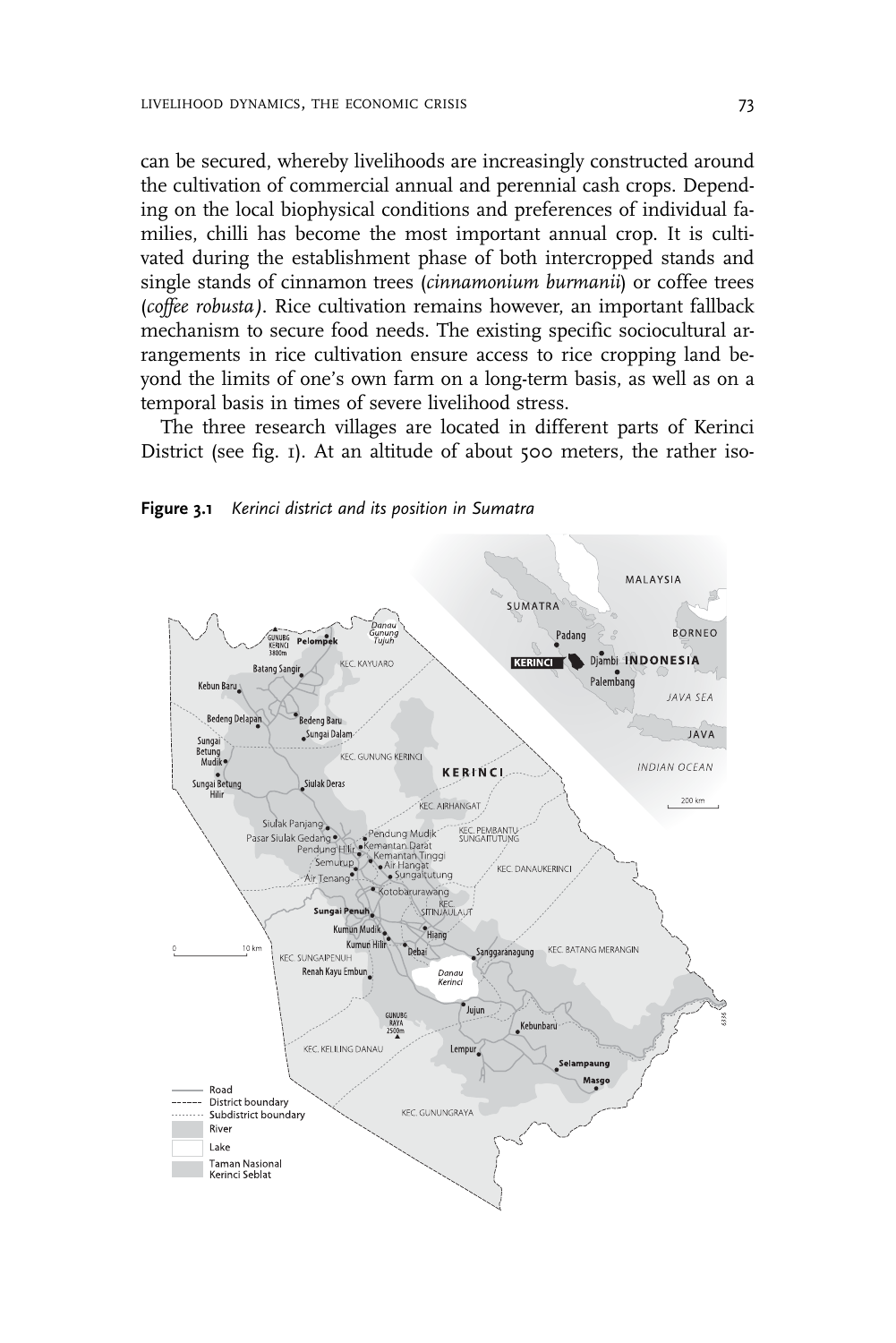lated villages of Selampaung and Masgo are situated in the Gunung Raya Subdistrict in the southern part of the district. The third village, Pelompek, is situated close to Gunung Kerinci, the 4000-meter high volcano in the northern end of the district, at an altitude of about 800 meters along the main road to Padang. The dilemma faced by all households involves a trade-off between immediate subsistence needs and the long-term aim of resilience in their livelihood. Livelihood resilience in all villages can be achieved by combining rice cultivation with upland field cultivation, where crop diversity contributes to a further increase in livelihood resilience. In contrast to Selampaung and Masgo, where forest-like structures or so-called agroforests combine annual crop cultivation with coffee and cinnamon trees on a rotational basis, Pelompek's elevation and cool winds descending from Gunung Kerinci temper the average temperatures, especially at night, and therefore reduce crop choices. Here, dispersed tree systems include various types of commercial annual crops, while scattered cinnamon trees can be found in the field and along field boundaries to improve microclimatic conditions. Whereas most of the upland fields are under private ownership, rice cultivation in Selampaung and Masgo is largely dominated by kinship organizations, based on local regulations under the adat system of the mainly ethnic descendants of the early settled Minangkabau. Hence, the specific matrilineal organization of regulations determining natural resource use in these communities. Instead of private ownership, yearly access rights to rice-cropping land may be obtained by the female members of the family on a rotational basis (known as gilir ganti). A rice field managed under these arrangements is known as a sawah giliran. In Selampaung, 61 percent of the survey households, compared to 41 percent of the households in Masgo, indicated that they have access to a sawah giliran. The lower figure in Masgo can be explained by the fact that most households in this village concentrate on cash crop cultivation, as suitable areas for rice cultivation are severely limited. However, many survey households continue to have access to a sawah giliran in their home villages, usually on the flat valley bottom. Within the boundaries set by adat regulations, people can manoeuvre between the exploitation rights and the allocation of plots, not only directly under the giliran system, but also on land belonging to others through sharecropping (the share stipulated by adat is fifty-fifty). Additional food security can be obtained by opting between local and highyielding varieties, the latter enabling two harvests a year but requiring much more inputs. This flexibility is crucial for mitigating the skewness in the distribution of means and needs between the different heirs and co-villagers, and hence livelihood resilience, as it may help an individual to overcome temporal vulnerability in food security. Similar sharing mechanisms are also in practice in the upland fields, where share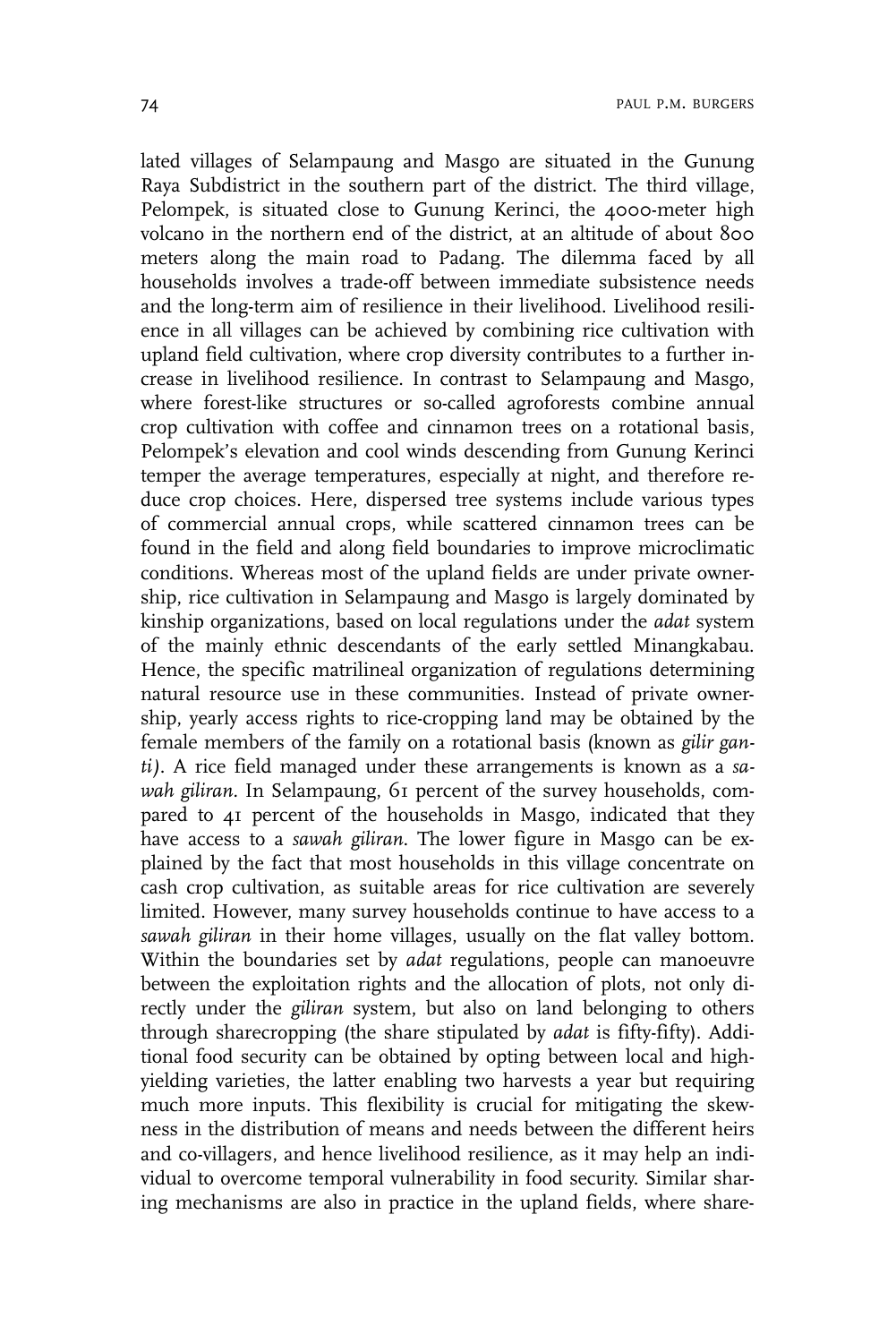cropping deals are similar to those for rice cultivation (i.e., on a fiftyfifty basis for all annual and perennial crops). The original system provided sharecroppers with basic food items for survival during a period of two to three years. Especially in the case of cinnamon trees, sharecroppers were able to build up savings in the form of standing stocks of cinnamon trees by engaging in these deals. Pelompek holds a somewhat different position, in that this village was established by converting forestland into rice fields for the purpose of acquiring individually owned sawahs. Here, 43 percent of the survey households indicated that they hold their rice field in private ownership. This relatively low figure is due to by a continuous influx of people focusing solely on upland crop cultivation for their livelihood survival. However, even though strong adat regulations are absent in this recent frontier settlement area, this did not prevent the development of certain solidarity mechanisms among the relatively poor and homogeneous village population. The concept of pinjam, or borrowing, of land for cultivating both the rice fields and upland fields was developed here as a safety net mechanism for those in search of livelihood security. The various market and non-market safety net functions to increase resilience, and possibly also the sustainability of the livelihoods described here benefited both local residents and migrants. The true nature of livelihood resilience in the research villages was put to the test at the height of the economic crisis and exacted its worst toll.

# Differential impacts of the crisis and its aftermath (1997-2003)

The apparent role of rural safety net functions together with the windfall profits from agro-export commodities during the initial period of the monetary crisis, or krismon, supported the idea that the agricultural (export) sector could become the engine to lift Indonesia out of the crisis (Daryanto 1999). However, Sunderlin et al. (2000) and Penot (2001) have rightfully pointed out that such an aggregate picture is too simplistic, as not all cash crops were benefiting from a depreciation of the rupiah against the US dollar. In addition, where livelihoods largely depended on food crop cultivation, in particular rice, rising food prices and remaining subsidies for rice initially brought increasing profits. Especially in villages where respondents were getting windfall profits from both rice cultivation and cash crop cultivation, the crisis was called the krismon Jawa, or the Javanese monetary crisis. However, this all changed after a few years, when cheap rice imports and non-subsidized inputs for rice replaced the original context of rice cultivation, and when prices of cash crops began to collapse as well. This underlines the important role of the rising rupiah prices for certain agricultural crops and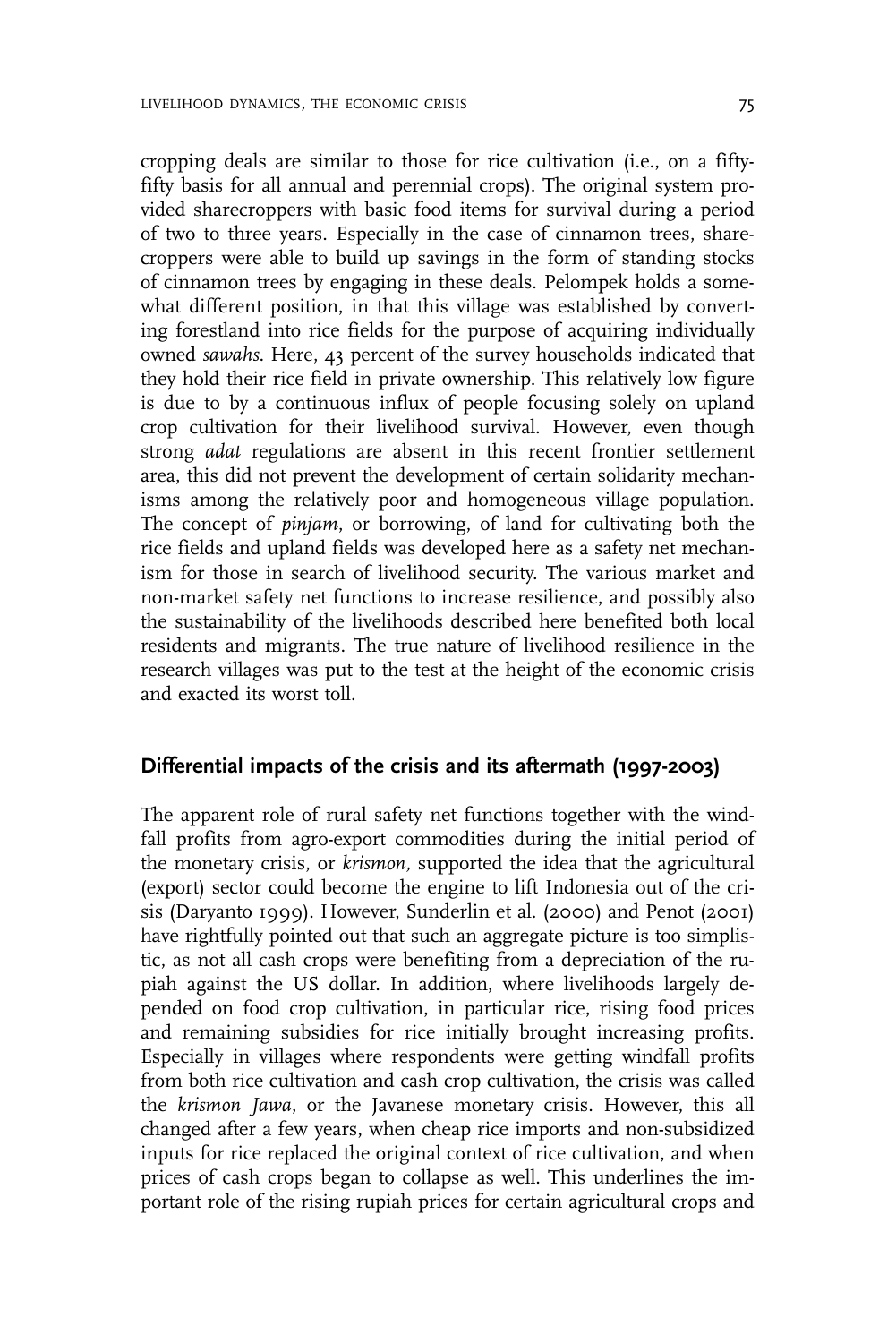inputs and their impact on livelihood resilience in the research villages and therefore requires special attention.

## The impacts of price developments in rice cultivation

In 1997, El Niño caused a severe drought and subsequent crop failures at the national level, which made rice prices increase steeply. This was aggravated by soaring prices of external inputs, as subsidies had to be removed as part of the SAP programs initiated by the IMF. Macro-level studies rightfully showed that this would cause serious constraints in food security. In the research villages in Kerinci District, however, local rather than the high-yielding rice varieties were most commonly planted. In contrast to high yielding varieties, local varieties could be grown without the use of external inputs and were much less affected by the drought. In addition, local rice producers could still benefit, as remaining stocks of subsidized inputs were sold at old prices (figure 3.2), enabling rice producers to benefit from the sale of rice; even when rice stocks were released onto the market in Sungai Penuh by the local BULOG agency to suppress the slowly rising prices. During the course of 1998, expensive non-subsidized, imported inputs replaced the depleted stocks. This marked a steep increase in costs for external inputs and severely limited the benefits from rice cultivation, especially on the



Figure 3.2 Price developments of rice and most important external inputs (1996-2001)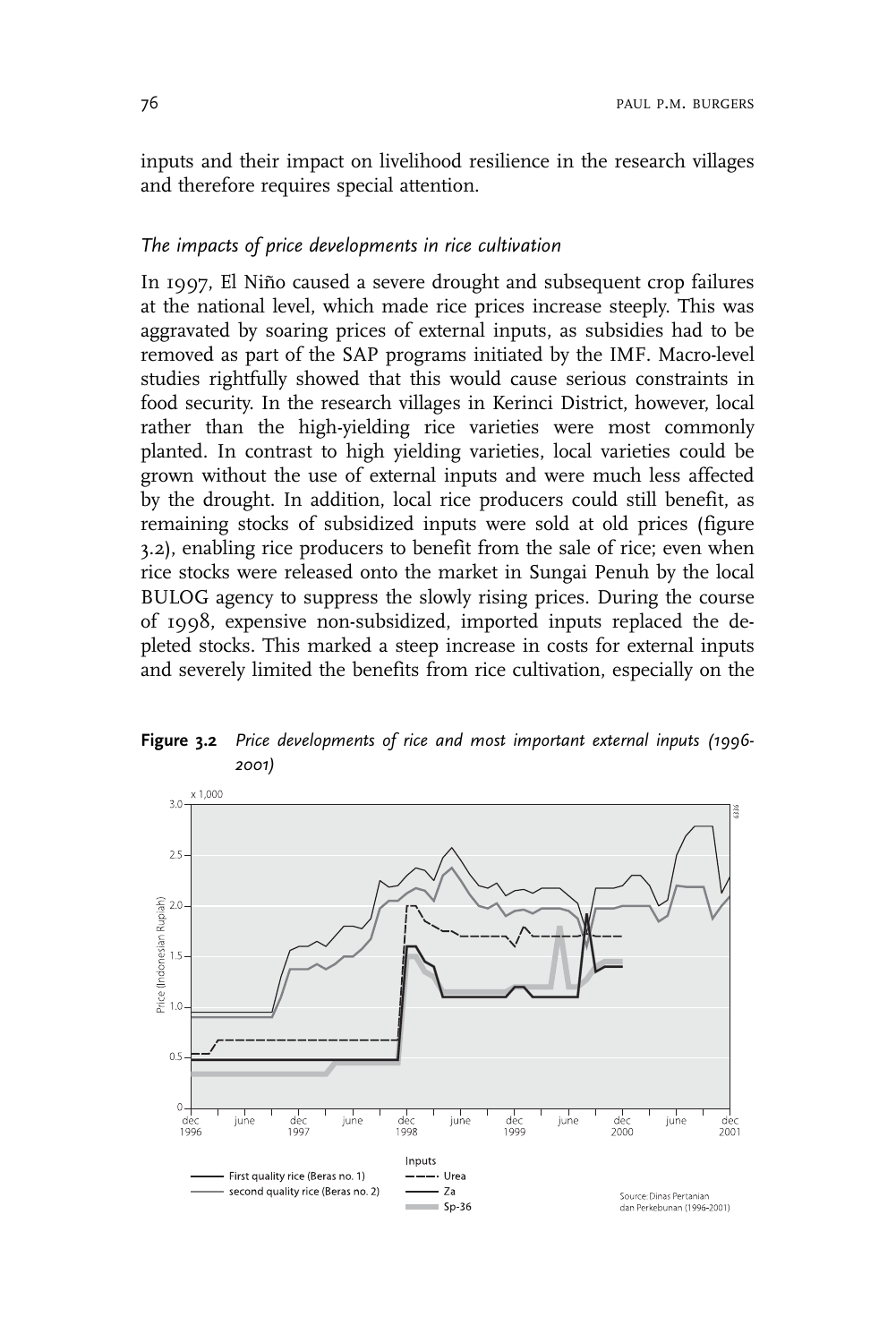valley bottoms where high-yielding varieties were most commonly planted, and access to upland fields was limited. Many farmers were no longer able to cover input costs, and yields in these areas therefore began to decline. In the market, prices for rice were driven up even further, as an ever-increasing number of consumers now depended on the purchase of rice for their subsistence. Instead of market penetration, the local BULOG agency began to distribute rice to poor villagers in the valleys, who were among the first to be targeted for food assistance.

The influx of additional family members displaced from work in the urban sector, aggravated conditions in the overburdened food-crop sector in areas where the main type of livelihood was dependant on specialized rice farming and made it increasingly difficult for the rural economy to provide sought-after relief. The combination of these factors largely caused people to move towards areas and villages where access to cash crop cultivation could be secured, and where windfall profits from cash crops could easily cover subsistence needs and enable capital accumulation. The prevailing flexibility of the upland farming system, and in particular the underlying supportive social networks and the type of social organization, allowed for rather easy access to cash crop farming activities beyond the limits of one's own farm.

#### Price developments in cash crop cultivation

During the krismon, the rupiah prices for all cash crops increased spectacularly, although the magnitude of the profits was closely connected with the value of the American currency. Figure 3.3 shows that prices for cinnamon bark remained relatively modest, as increased production from Vietnam and favorable trade deals between Vietnam and the US depressed the prices for cinnamon from the mid-1990s onwards, which



Figure 3.3 Price developments in US dollars for experts of cinnamon (per kg) and coffee (Lb)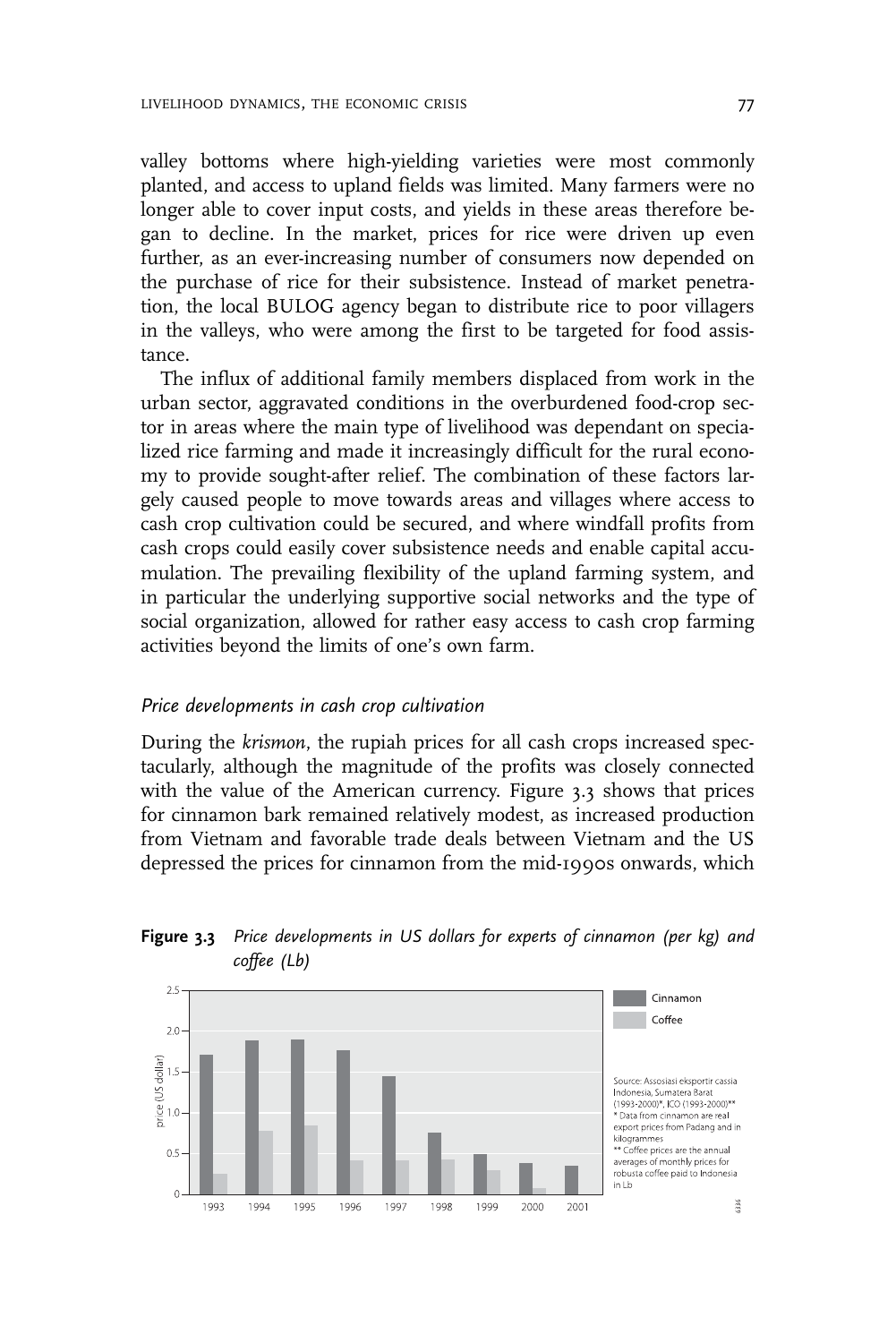however in Indonesia were paid in rupiahs. In addition, the cinnamon trade operates in a highly oligopsonistic market. This means that there are only few, but major buyers available, which therefore are able to negotiate the price at a certain level, often related to a request for a certain amount.

The depreciation of the rupiah against the US dollar allowed importing countries to get good deals as they had ample bargaining power to set the prices. By paying in rupiahs rather than in US dollars during the krismon, favorable exchange rates for importing countries caused further losses through continuing rupiah depreciations. These losses were then trickled down to the local traders, finally ending up at rather low price levels at the farm-gate level. Figure 3.4 shows that the outcome of the various constraints in price setting for cinnamon were translated into a relatively low price paid in rupiahs at the farm-gate level.

The rather simple distinction into three different qualities for cinnamon bark (ka, kb, kc) in figure 3.4 is the same as that employed at the farm-gate level by small-scale producers and middlemen, when cinnamon bark is sold and traded at the local market. Exporters usually distinguish at least six different grades of quality, mostly depending on thickness, oil content, and cleanliness of the bark. The figure shows that those who were able to sell the best quality cinnamon bark (ka) were benefiting the most from the depreciation of the rupiah as the

## Figure 3.4 Price developments in Indonesian Rupiah for most common cinnamon qualities (ka,kb,kc) and coffee in the Kerinci District per month (1997-1998)



Source: Dinas Pertanian dan Perkebunan. Kabupaten Daerah tingkat II, Kerinci (1997-1998)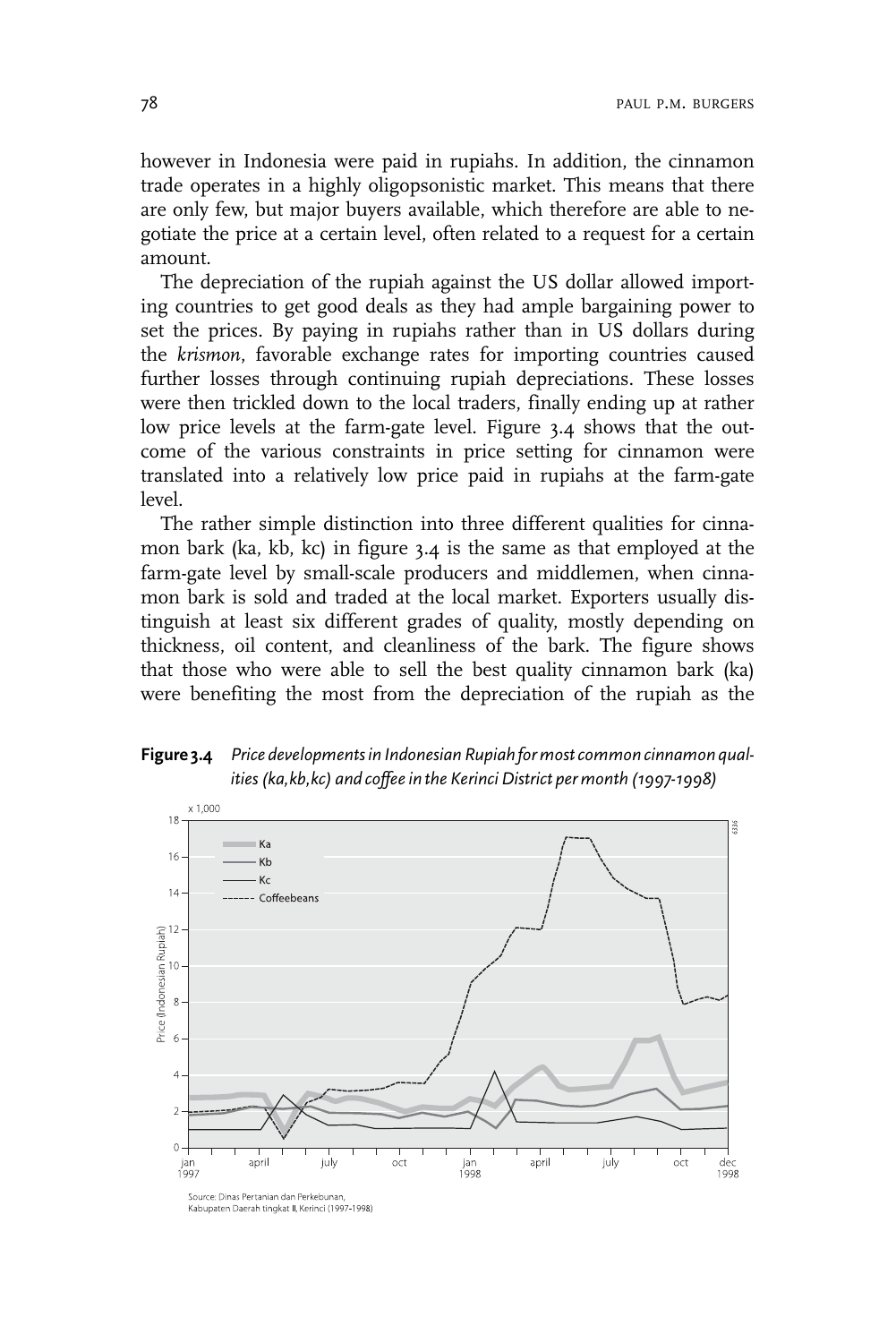price increased from about Rp 2000 in January 1998 to around Rp 6000 in July 1998. The other grades did not go beyond the Rp 4000 mark, but the advantages of multi-cropping began to show. As the peak price for the best quality cinnamon bark occurred in August-September 1998, it could partly compensate for falling coffee prices during this time, which reached its peak of Rp 17,500 per kilogram in the second week of June 1998, after which prices fell sharply (Dinas Perkebunan Kerinci, 1998). These variations in peak periods of prices in rupiahs for the various perennial cash crops allowed for high cash generating opportunities among the households for a substantial period of time, which sustained livelihood resilience. This was further strengthened and extended when windfall profits for the annual crops began to materialize as well.

## Price developments for annual crops: chilli, potatoes, groundnuts, and rice

The cultivation of commercial annual crops constituted a third option for income during the krismon. Although chilli is the most important crop, groundnuts are a second common crop in the research villages. In Pelompek, the cultivation of potatoes further augments profits at the farm level (figure 3.5). However, according to respondents, potatoes can only be planted once a year because of the crop's high demands on soil nutrients.

The local varieties of chilli that were planted in either Selampaung or Masgo, required no or hardly any external inputs. However, in Pelompek good yields on fields that were cultivated permanently with annual crops, and especially with potatoes, could no longer be obtained without the use of external inputs. But with subsidies still intact for external in-



## Figure 3.5 Trend in Rupiah pries for the major commercial annual crops planted (1995-2001)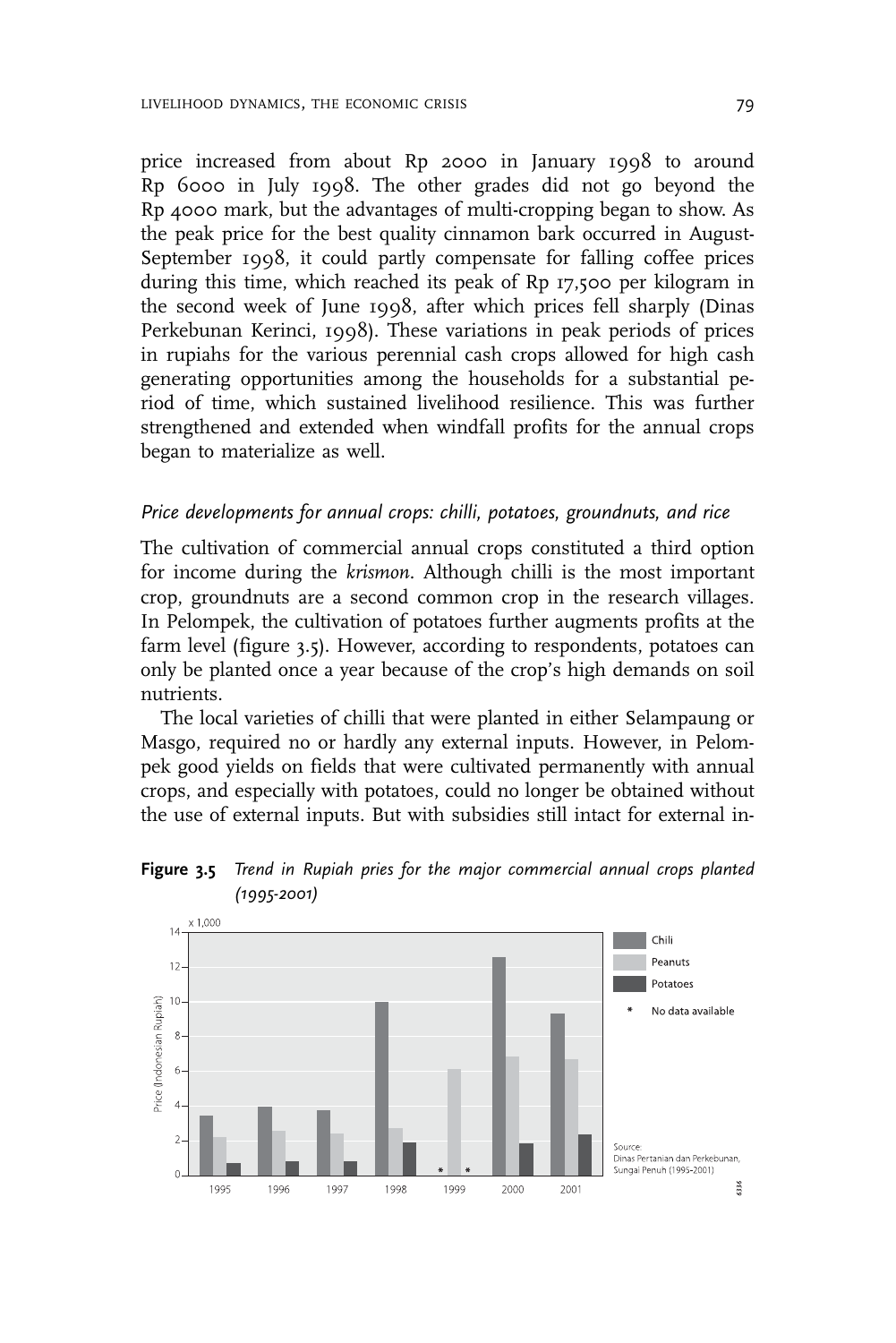puts during the krismon period, considerable profits could be made, thereby strengthening the resilience of the livelihoods in the research villages. Similar to rice cultivation, especially the price of chilli started to fall from early 2000 onwards, while the depletion of cheap stocks of subsidized inputs gave way to unsubsidized, highly expensive imported external inputs, leading to significant decreases in the profit margins. This especially affected Pelompek, where the profitability of annual crop cultivation highly depended on the use of external inputs.

This analysis shows that farming households initially were able to benefit tremendously from a combination of factors, of which the high rupiah prices for various cash crops at different intervals in combination with lasting subsidies for inputs were most important. The sudden reversal of this situation in the aftermath of the krismon, however, caused a large-scale deterioration in livelihood conditions, as profit margins severely declined due to falling crop prices and sharply rising input costs. These contrasting periods allow for an evaluation of the dynamics in livelihood resilience and sustainability caused by increasing pressures on the national, regional and local institutional settings and the community support mechanisms (such as sharecropping and land borrowing concepts of reciprocal help) in the aftermath of the crisis. Various types of community support mechanisms define access to and conditions of support. They play a crucial role in our full understanding of the various responses and livelihood strategies developed by the individual households beyond the realm of purely economic explanations such as the changing profitability regimes of various crops.

## Livelihood dynamics during the windfall period (krismon 1997-1998)

Changes in the price for the various commodity crops and the rather favorable conditions for rice cultivation during the period known as krismon are paralleled by a remarkable and rather large scale movement of people from both within and outside the district to particularly the upland areas in Kerinci. This can be explained by the continuing integration of people from Kerinci into wider multi-local and supra-local social networks. News about how community support mechanisms and interhousehold transfers offered new opportunities to generate earnings in the villages spread over vast areas. Under these favorable conditions, landowners of both ricefields and upland fields tended to direct scarce family resources towards the upland fields. Knowing the conditions in areas where households manage both rice fields and upland fields, migrants could see how landowners sought ways to rent out their rice fields. In particular sharecropping deals were struck as a means of escape from deteriorating livelihoods in their areas of origin. These often were areas where specialized rice farming could not sustain a livelihood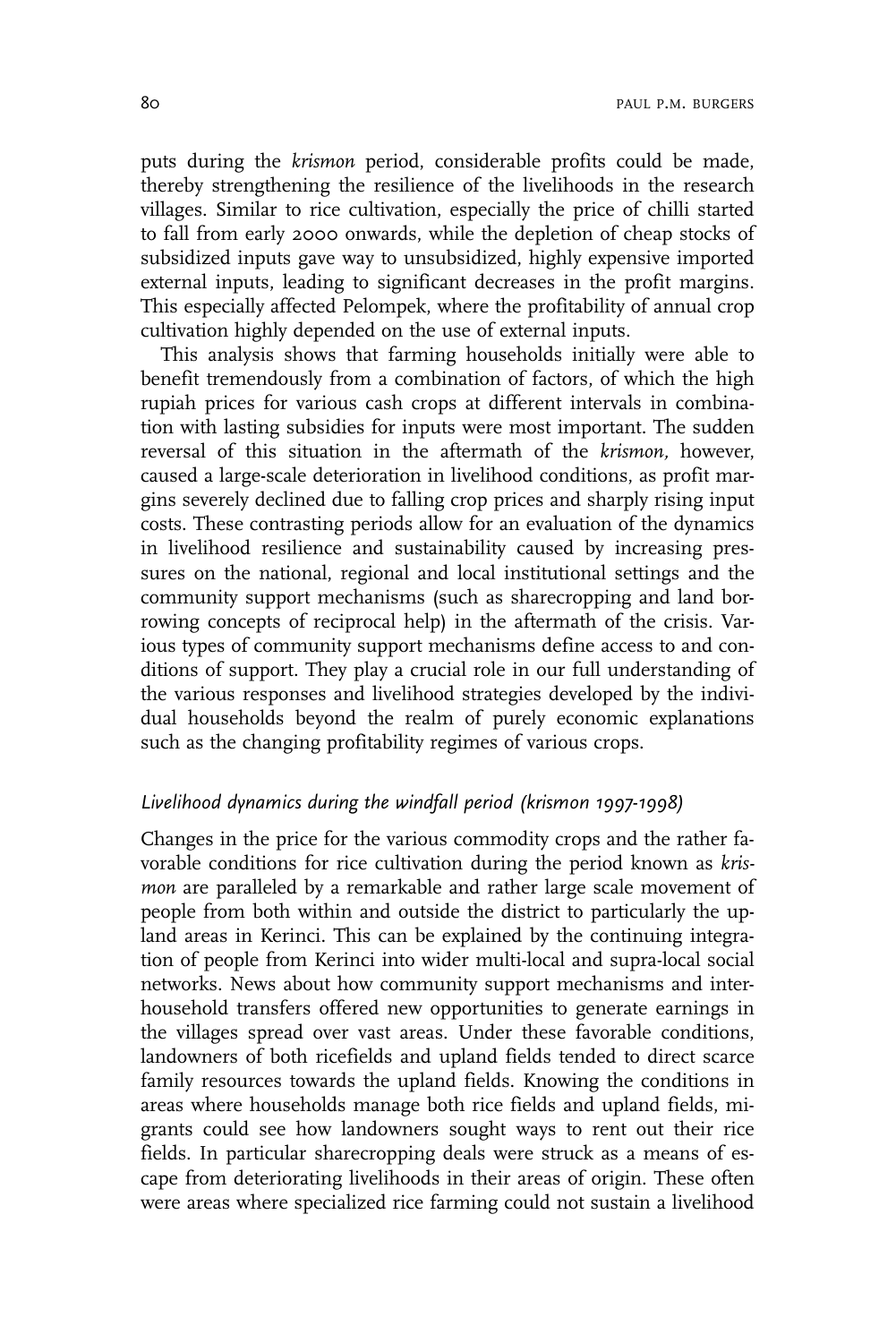above the level of survival. Direct access to livelihood survival was made possible through increasing employment opportunities for paid farm laborers, because of the large flows of cash in the villages, while sharecroppers with upland fields could receive a two-year bonus in kind. Paid labor opportunities were especially important for those in search of daily survival, as it enabled them to bridge the time between planting and harvesting of crops such as rice and vegetables. However, in-migration also appeared to be a matter of reaping as many benefits as possible from finding access to agricultural land beyond the limits of one's own farm. Where vegetable cultivation allows for the accumulation of cash in the short term, the accumulation of (sellable) assets in the form of possible rice surpluses or cinnamon bark was also made possible by the supportive arrangements of temporary access to cultivation areas of other households, through pinjam or sharecropping arrangements. However, as Minangkabau adat prevails in two of the three research villages, access to rice fields is first of all meant as a social security and sharing mechanism among relatives or co-villagers. Access under these arrangements may not be open to everyone. Our data support this, as most migrants who became sharecroppers on a sawah giliran during the krismon had at least similar sociocultural backgrounds with similar institutional settings in relation to rice cultivation, and came mainly from the flat valley bottom areas where Minangkabau adat still largely defines rice cultivation (50 percent). Hence, the inclusion in wider social networks in general, and kinship relations in particular, are most important for rice cultivation in these two villages. In Pelompek, with private ownership of rice fields, access under pinjam arrangements or renting is open to anyone. A large majority of newly settled migrants (78 percent) indicated that they came to Pelompek to cultivate rice. Those who were able to get access to rice fields hoped to secure their food needs and to be able to sell a certain surplus to obtain additional cash. To benefit as much as possible from the favorable conditions, many of them fell into or engaged in debts for planting high-yielding varieties (60 percent) and accumulating as much rice as possible. These practices constitute the middle path between a survival and an accumulation strategy, but most households considered this simply as accumulating for the purpose of survival only, as the rice would mainly be stored for home consumption. The majority of settlers in the 1997-1998 period also participated in paid labor activities for their daily survival. Once survival was secured, most of them would also try to find temporary access to upland fields, usually through sharecropping arrangements or pinjam, in the case of Pelompek. These support mechanisms were said to be quite easily accessible as well. Finding access to upland fields was much more common, as only one fifth of all migrants coming into the research villages during the krismon were searching for rice fields. This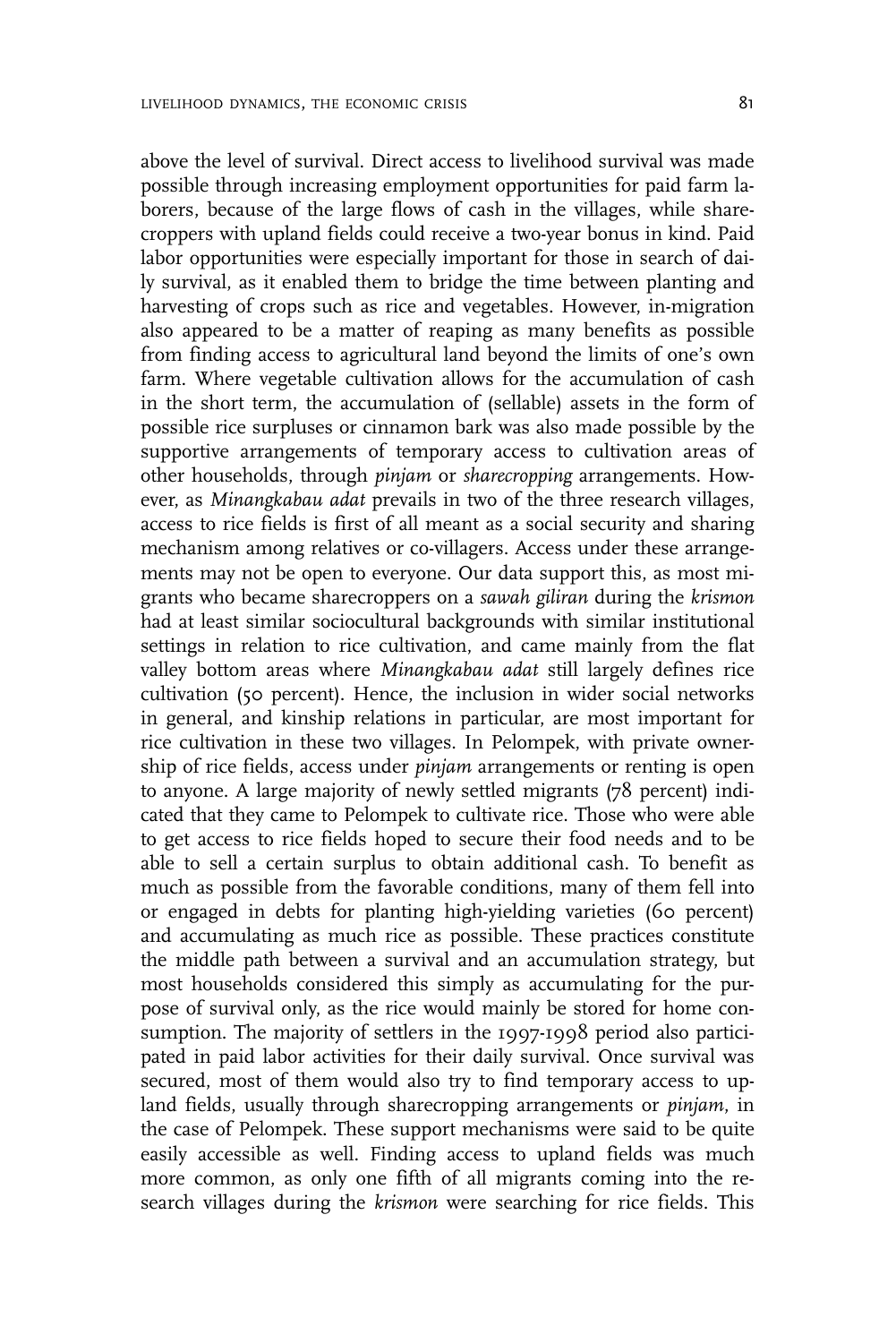means that an overwhelming majority of 80 percent came to Kerinci to find access to upland fields where windfall profits could be made from the cultivation of annual and perennial cash crops. Higher mobility into the uplands, however, may also have exerted increasing pressures on natural resources in the upland areas.

## The upland fields and associated tree cover

In the literature on the effects of the crisis and its aftermath, forest areas have been identified as a main target for income generation or conversion into agricultural land (Sunderlin et al. 2000; Casson and Obidzinski 2002). The widespread influx of poor migrants into the upland areas of the research villages might similarly have induced forest conversion and the loss of tree cover through large-scale harvesting of cinnamon trees for at least two reasons. Firstly, because of the significance cinnamon trees have in stabilizing livelihoods as a savings bank that might be used for large-scale harvesting to cash in on their savings. Secondly, in areas where coffee trees constitute the under storey, the harvesting of cinnamon trees would generate a large cash income, due to high rupiah prices while the penetration of sunlight on the coffee trees allows them to bear coffee berries within one year. However, our fieldwork during this period showed the contrary. The tree cover of cinnamon trees remained largely intact. In-depth interviews revealed some very rational behavior with respect to these dynamics. The main reason was the fact that livelihoods were kept well above the level of survival through these windfall profits obtained from almost every crop they had planted, while daily and weekly cash could easily be obtained through selling cinnamon bark from branches only or through wage work. In Pelompek, where cinnamon trees are part of dispersed trees systems, the cinnamon bark only serves the purpose of bridging the gap between earnings from the sale of vegetables and costs of investing in a new cycle of vegetable cultivation, when the income from vegetables is insufficient to cover these costs. With increasing prices for vegetables, however, this was not a problem. Without a real need for a large sum of cash, the necessity to withdraw large savings for survival by cutting down the cinnamon trees was absent. If large-scale harvesting did occur, it was done to raise money for durable consumer goods, housing, a pilgrimage to Mecca, or a journey to Malaysia in search of employment opportunities. In some cases, farmers would also sell their land as well to cover these costs, but it was not very common during those times. Another important reason was that most landowners owned more than one plot. The most common practice was to work on a harvested cinnamon plot, either one of their own plots or as a sharecropper. The income from chilli cultivation on these plots easily allowed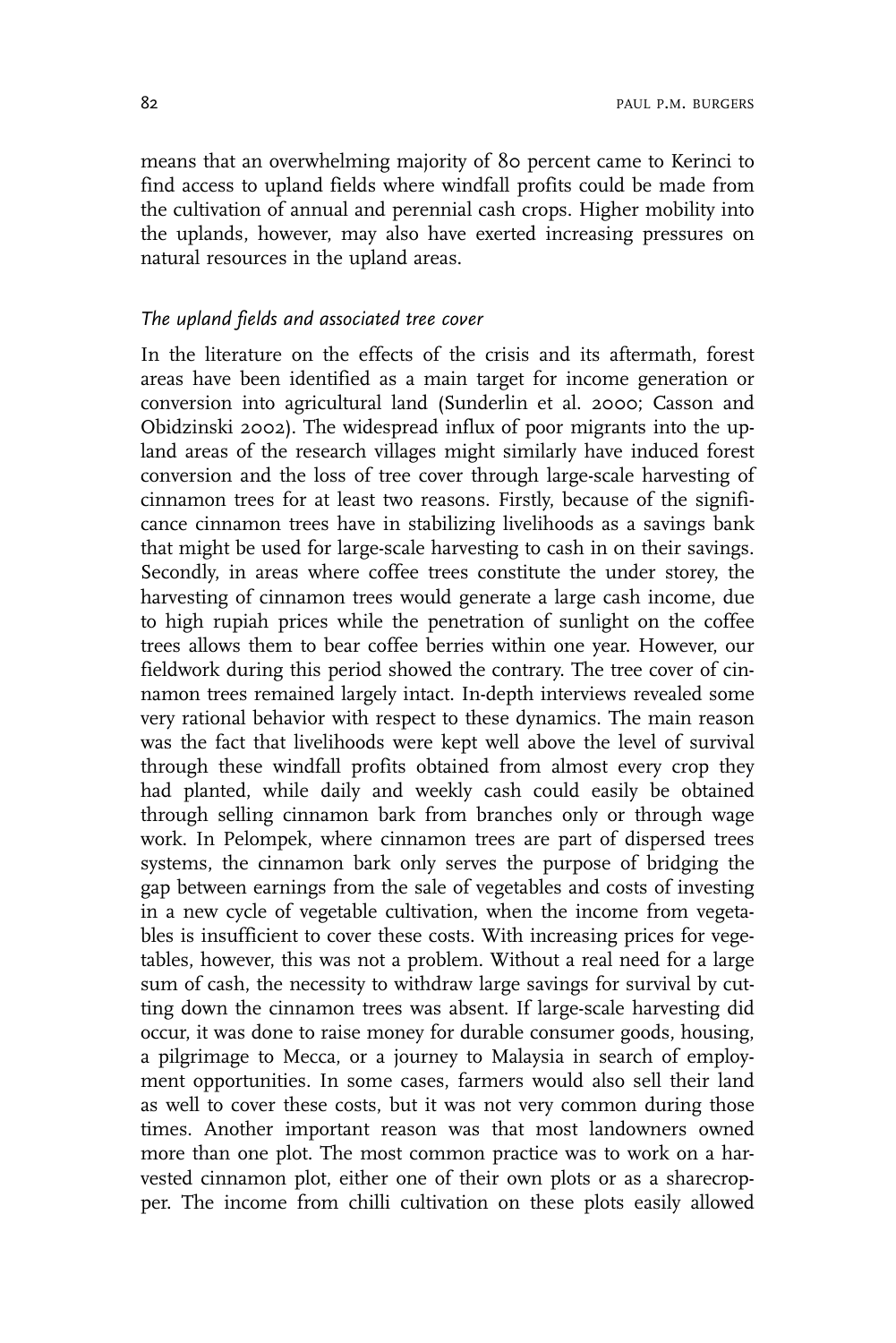them to survive, especially in combination with fields where coffee and/or branches from cinnamon trees could still be harvested as well. A group of 67 percent of the cultivators indicated that the land they were cultivating belonged to others, and that they were either a sharecropper or involved in pinjam arrangements during the year 1997-1998. This turned out to constitute an effective accumulation strategy for those who did not own land or landowners without enough land to survive. When in 1997-1998 a growing number of sharecroppers specifically wanted to combine survival strategies with a short-term accumulation of cash, especially through vegetable cultivation, sharecroppers themselves began initiating changes in the original sharing deals in order to benefit from sharecropping as much as possible. There appeared to be consensus among the landowners as well as sharecroppers that the sharing arrangements should reflect the degree to which one of the two parties invests in certain resources. Increasingly, sharecroppers wanted to bring in all necessary inputs for vegetable cultivation and forego the bonus, as long as they were allowed to keep the entire earnings from the vegetable harvest. The input costs that were now being borne by the sharecroppers were either covered by savings they had raised from off-farm employment or by loans from friends or relatives. Once the vegetable production started, the high earnings would enable loans to be paid back easily. With most landowners mainly interested in accumulating cash from harvesting cinnamon trees, they usually agreed, providing that the cinnamon harvest would be split according to the bagi tigo principle, or one-third for the sharecropper and two-thirds for the landowner. The data for Selampaung support this change in arrangements, as in 1997-1998 a large majority of the sharecroppers (69 percent) in Selampaung cultivated vegetables without any bonus or inputs from the landowner, receiving the full profit of the harvest instead. In more remote Masgo, only 27 percent indicated to have pushed forward these changes, which were limited to respondents staying close to the road and the market. Physical distance to the market and difficult terrain would still favor the receipt of a bonus for remote fields, as usually the landowner would bring these items to them using a fourwheel-drive car, or by renting a motorcycle (ojek). With respect to the impact on forest cover, such high in-migration, however, may have increased pressure on forest areas. There is a slightly steeper curve in forest conversion during the years 1997-1998, rising from 13,707 hectares in 1997 to 14,170 hectares in 1998, after which it levelled off. Households may indeed have invested in converting forest areas into cinnamon plantations. In-depth interviews revealed that these households usually belonged to the richer segments, quite often returning migrants from Malaysia with large amounts of savings, or local rich farmers. Being well connected to local authorities, they could benefit from the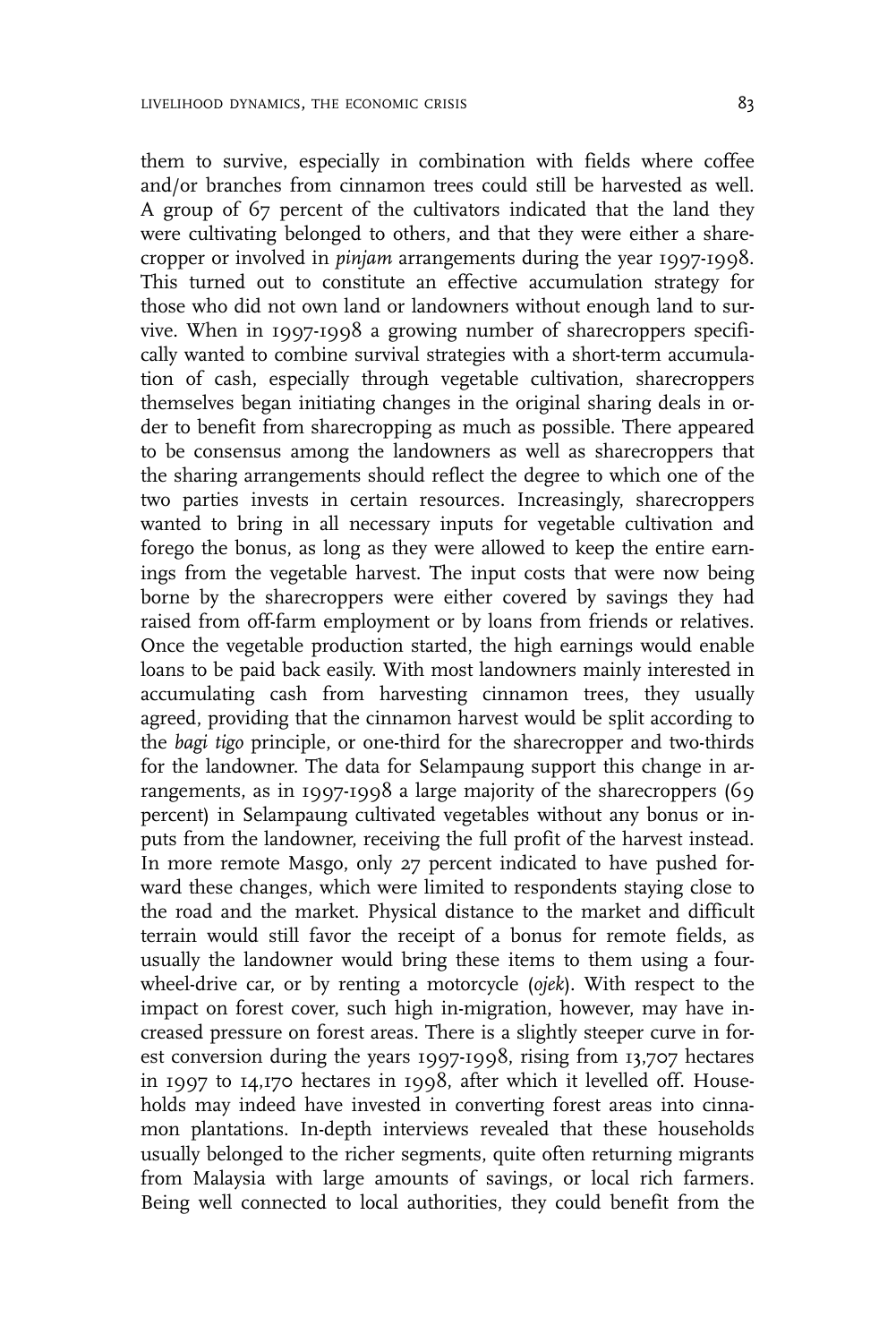chaotic situation in forestry management during this period, caused by a vacuum in the enforcement of regulations which in turn was due to the necessity to increase regional income under conditions of regional autonomy.

## The aftermath of the crisis (late 1998-2003)

After about one year of windfall profits for almost every agricultural commodity planted in the upland areas, the situation began to change from late 1998 onwards. The booming times reverted into a situation where it became increasingly difficult to construct a livelihood above the level of survival as prices of almost every crop started to fall. Declining prices were moreover caused by overproduction resulting from the opportunistic planting and rehabilitation of previously abandoned perennial cash crop gardens, mainly coffee, during the price windfall. With chilli and coffee now flooding the markets, prices remained at a historical low for several years in the aftermath of the crisis. This period coincided with the exhaustion of the stock of subsidized external inputs in Kerinci, which were replaced by expensive imported external inputs so that households increasingly faced constraints in adapting or switching to other products and practices. With price adjustments for basic foodstuffs lagging behind the rising costs of production, the falling profits for their agricultural products drove home the harsh realities of the crisis for both producing and consuming households in Kerinci.

Because in the initial phase prices for vegetables remained quite high, especially survey households in Pelompek expressed satisfaction about their situation. Potato prices were on the rise, while the local chilli variety still brought some profit. In Selampaung and Masgo where most rejuvenated fields were now entering the phase of coffee cultivation, the sharp drops in coffee prices made it hard to survive, especially for the many sharecroppers who had to split in half their already small profits! The deterioration of cash flows further caused community support mechanisms such as paid labor and loans to vanish, thereby severely limiting short-term survival. The only way out for many of them was to abandon the land, and migrate out for reasons of mere survival. During one of our fieldtrips in June 2001, in-depth interviews with several key informants revealed that about 60 percent of the survey households working in the upland areas had left. This was confirmed by the formerly very crowded market day on Saturdays, which was now completely deserted. Those traders remaining were either cultivating vegetables, which still continued to provide some income as well as meet the demand for essential food crops, or were just waiting for the end of the coffee harvest. Coping responses mainly consisted of out-migration, initially to their home village to (re) turn to food production by planting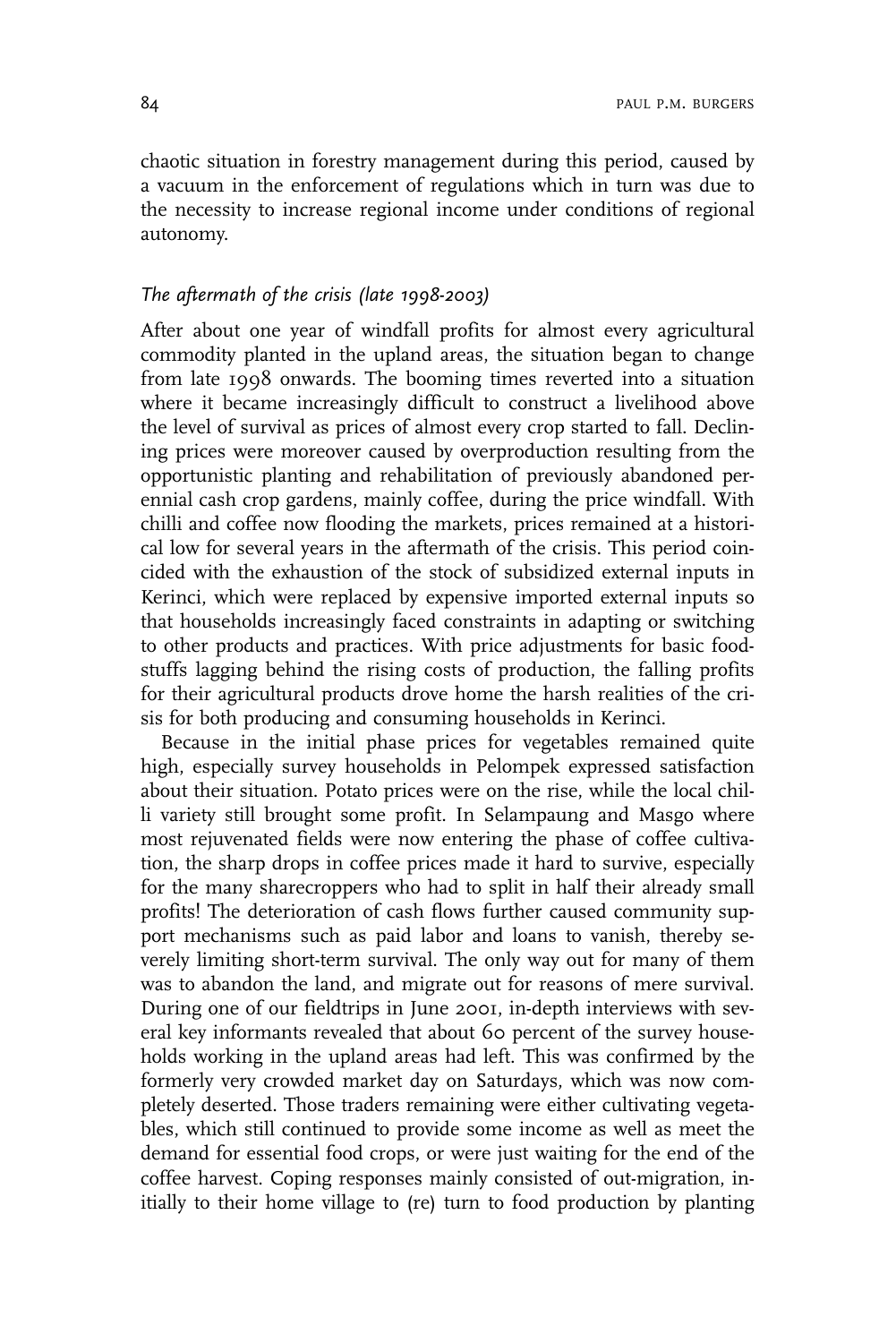local rice varieties with low external input. Here they either tried to get their exploitation rights on a sawah giliran, or worked as a sharecropper on other people's rice field to supplement their subsistence needs. In Pelompek, an increase in renting rice fields for cash could be observed (usually the rent could be paid after the harvest). Shortages of cash to keep their livelihood above survival level were accompanied by increasing prices for rice caused by the decreasing supplies entering the market, as villagers who did not want to sell their small food crop surpluses had switched to local varieties, which require far less external inputs, but can only be harvested once a year, reducing rice production by half. The local BULOG office started interfering by bringing more rice into the market, and consequently kept the price within affordable levels. The OPK (Operasi Pasar Khusus), or special market operation, only came into being from late September 1998 onwards, when the unfavorable conditions persisted and had used up all possible alternatives for most households, including the use of various types of community reciprocity. The survival of each individual household member was increasingly at stake, and there was severe competition among the heirs to obtain exploitation rights for the sawah giliran, which can only be secured theoretically once in every four to five years. Under these conditions, it does not seem surprising that many local residents and a substantial number of migrants from outside the district began to move into the upland areas of Selampaung and Masgo in search of sharecropping deals for their survival. With good social networks extending into Kerinci, substantial numbers of people coming from the Pesisir area in West Sumatra and other areas where specialized rice farming was no longer feasible, were mainly attracted to the research area to work as a sharecropper because of the original bonus system. In contrast to what survey households perceived as handworks during 1997-1998, these newcomers would only work as sharecroppers where the landowner provided them with a bonus of basic food items for at least two years. During in-depth interviews with these newly arrived migrants, they explained to us, that if after two years prices of cash crops would not improve, they would also simply abandon the land and seek other sharecropping arrangements where they could get a similar bonus in kind for their survival. Those remaining in the villages would continue to find access to rice fields in one way or the other (e.g., through private ownership), or belonged to the richer segments of the village population, which had enough alternative, non-farm employment opportunities to survive. For the majority however, the continuing "crisis situation" meant that survival increasingly depended on remittances from migrated family members, mostly men, who had found access to offfarm employment options outside the district. Out-migration as a survival strategy became very common, and tended to become supra-regional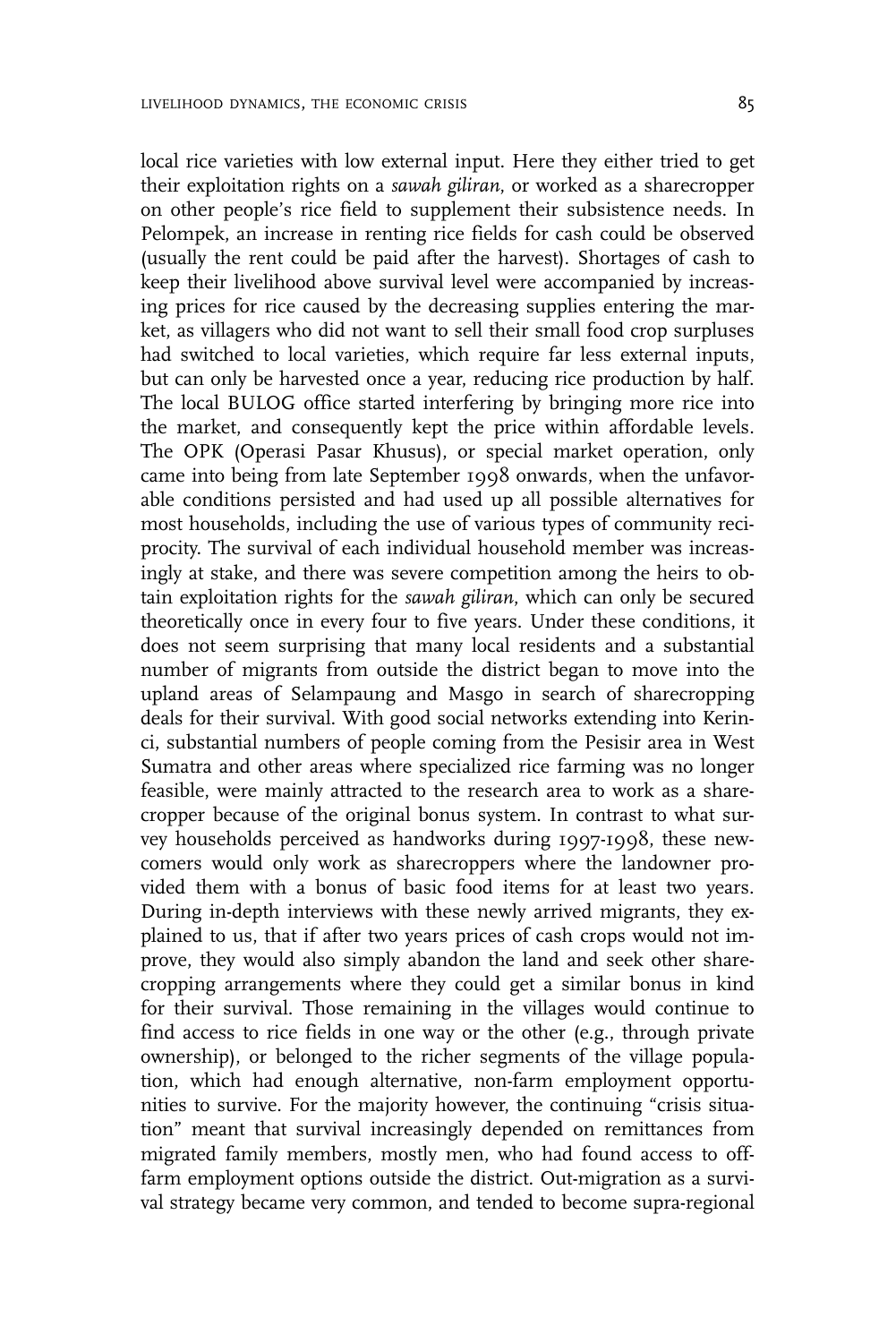and eventually even transnational in nature, particularly to Malaysia. Under these hard conditions, it comes as no surprise that the way in which natural resources and tree crops were being perceived and managed, was quite contradictory as compared to the dynamics and conditions during the windfall period.

## Dynamics in tree cover and forests during the aftermath of the crisis

In sharp contrast to the windfall period, the negative impact of falling prices for tree crops forced many households who had planted these crops to cut down both their coffee trees and cinnamon trees. On rejuvenated plots, vegetable cultivation would provide both food and cash, as vegetables were still making some profits. The most common practice however, was the large-scale harvesting of cinnamon trees in order to provide as much cash as possible for their own survival, but increasingly also to finance trips out of the district in search of employment, especially to Malaysia. Where the income from harvested cinnamon bark was not sufficient to cover the necessary expenses, the land would be sold as well. For a trip to Malaysia during 2000-2001, at least Rp 5 million, or about US \$ 500, was needed. This amount included the costs to get a one-month visa, travel and subsistence costs for one month and payments to "job brokers" in Malaysia. Any additional cash from the large cinnamon bark sales would allow the purchase of food items and cover investment costs for a new agricultural cycle of commercial annual crops to support the family members staying behind. The persistent low prices for coffee resulted in the uprooting of coffee trees, and the plots were often not replanted after rejuvenation. Figure 3.6 graphically illustrates these dynamics. In 1998-1999, cinnamon production increased while coffee production decreased. The first wave in large-scale out-migration and hence the decrease in tree cover provided by cinnamon trees stopped in 2000 when the market was flooded with cinnamon bark, which could no longer be sold. Later that year, cinnamon exporters slowly opened their doors again to this commodity, and cinnamon export came again into full swing from 2001 onwards (explaining the increase in cinnamon production since that year).

Moreover, it was hardly surprising that households whose livelihoods largely depended on their upland fields were also causing a continuous decline of the tree cover in the buffer zones of the national park, as forest conversion for agricultural purposes here remained at a stable 3 percent per annum, according to WWF officials in Sungai Penuh. This may partly be explained by the fact that only the better-off households are able to cover the costs of forest conversion. During our last field visit, these costs would amount to Rp 5-10 million for 2 hectares, money that was mostly needed for other purposes, such as going to Malaysia.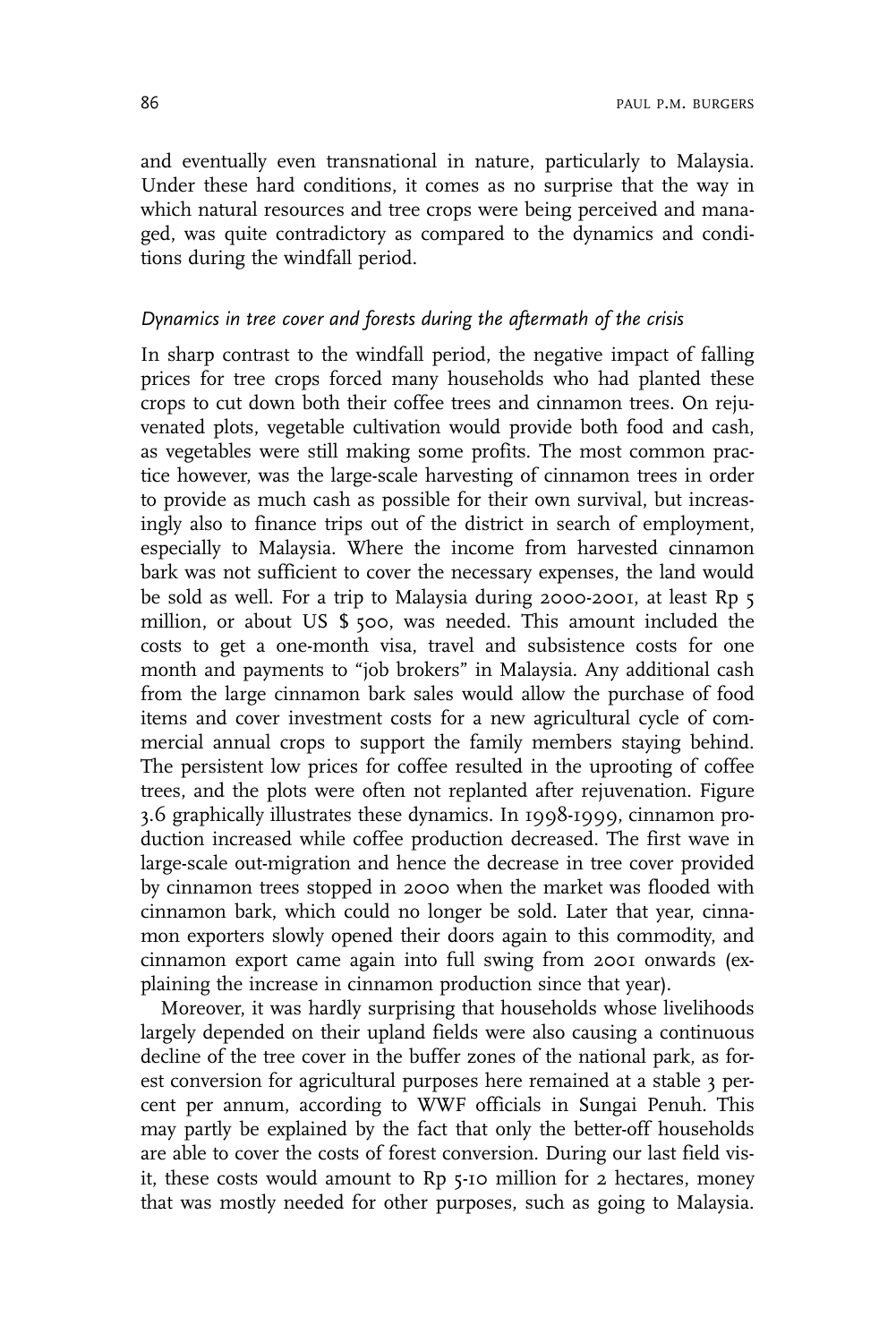Figure 3.6 Movements in production and planted area for cinnamon and coffee in Gunung Raya and Gunung Kerinci subdistricts



What changed dramatically, however, was the rate of illegal logging. During these hard times in Kerinci, businessmen from Padang in particular had no problem in hiring people who were living at the edge of survival, and were willing to deliver hardwood from the national park to them. Especially in Pelompek, where mechanisms such as sharecropping did not exist and the forest is relatively easily to access from the road, illegal logging was an attractive option for many of the poorest farmers.

# Discussion and conclusion

The economic crisis and its aftermath seem to have severely tested the diversified pattern of livelihood sustainability and its resilience at both the household and communal levels. Furthermore, the crisis seems to have blurred the distinction between market and subsistence types of production, and between city and countryside. Our analysis has brought to the fore some unexpected dynamics and patterns in livelihood response mechanisms which can cope with and adapt to the effects of the economic crisis at the local level, which were neglected by macro-economic studies. During the windfall period, many families aimed at strengthening their socioeconomic position by raising or mobilizing re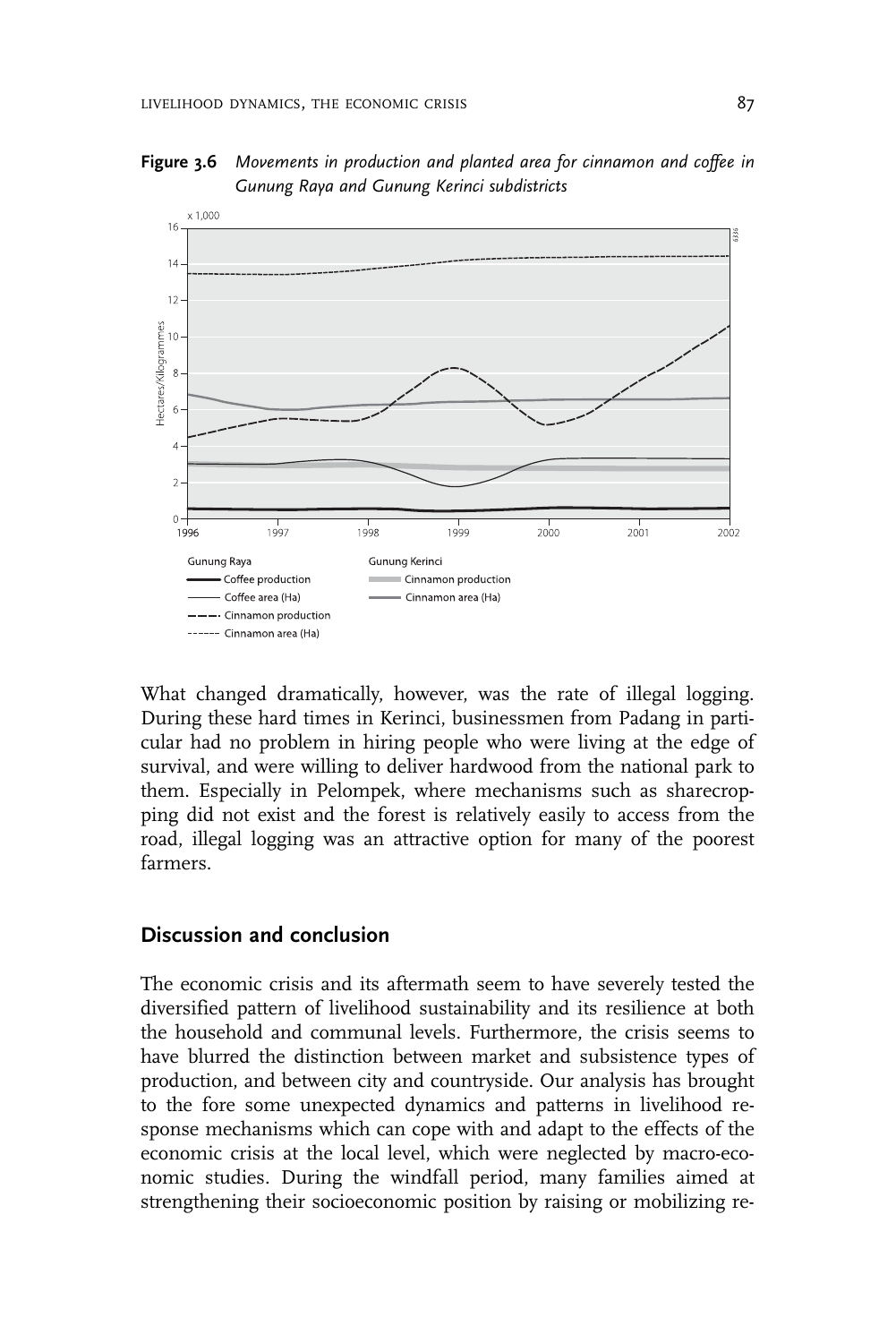sources in a number of ways, ranging from strategies of mere survival to accumulation strategies. The favorable conditions, mainly brought about by the windfall profits, strengthened both the community relations of reciprocity and inter-household transfers. Increasing flows of cash among large numbers of households enabled the poorer segments of the population in particular to tap into widely available opportunities of paid labor, and it also induced an increase in risk-taking behavior by engaging in debts for investments in crop cultivation beyond the limits of their own farm. Where rice cultivation was concerned, high-yielding varieties were often planted to produce surpluses for home consumption and possibly also for cash accumulation. Seeking options for rice cultivation was a major pull factor for migration into Pelompek. In contrast to Pelompek, where access was open to anyone willing to pay rent, access to rice cultivation in Selampaung and Masgo was largely structured according to kinship relations. Here, access was mainly limited to farmers from within the district, and from areas with similar sociocultural conditions in relation to rice cultivation. As for upland fields, more risk-taking, commercial types of land management developed as well. Sharecropping deals were based on negotiations, on who brings in what types of inputs. By foregoing their bonus in kind, and in addition covering the costs for vegetable cultivation themselves (often through loans), sharecroppers wanted to reap the benefits from the entire yield of annual crops in order to accumulate cash.

Accumulation of assets could be observed especially among the richer segment of the farmers in the form of buying cinnamon trees with or without the land for speculative purposes, based on the assumption that in the near future the cinnamon bark would yield even higher profits. Several households were even willing to sell their cinnamon trees to get fast cash instantly for certain purposes, when the prices were high. However, the large majority would not sell and the tree cover therefore could largely remain intact, as all livelihood needs could easily be satisfied by cutting a few trees or reaping perennial crops, such as coffee or annual cash crops.

The aftermath of the crisis, however, initiated a dramatic reversal of the favorable conditions. Initially people could still rely on community support mechanisms as a coping strategy and invest in the fallback mechanism of rice cultivation to secure food needs. With the harsh conditions, community reciprocity and inter-household transfers eroded quickly, as the survival of individual households was directly at stake. Because of the growing demand, access to rice fields became severely limited and for co-villagers only, especially in Selampaung and Masgo. This further reduced survival opportunities for outsiders, like the Javanese immigrants, who had settled during the windfall period, and especially sharecroppers in the upland fields. These settlers now were not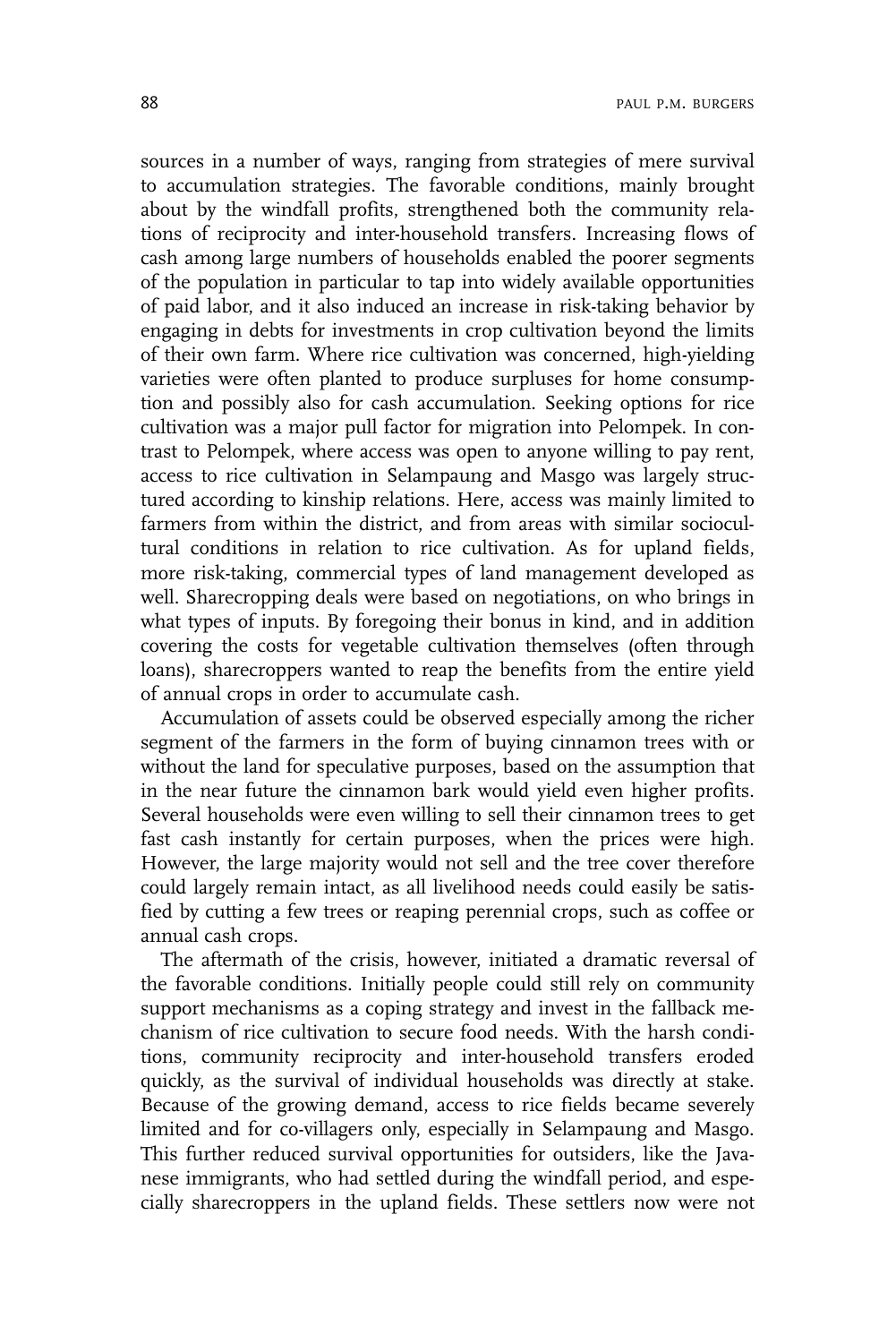only faced with dwindling meager profits from their cash crops, but also had to split their harvests into two. These developments caused a dramatic increase in out-migration from the district in search of employment elsewhere, not only by the temporary migrants, but also by the local residents who followed soon after. Depletion of assets in the form of selling stands of cinnamon trees or large-scale harvesting of cinnamon bark provided cash to finance the job-finding trips and the expenditures for the survival of the remaining family members. With the persistingly harrowing situation, livelihood survival increasingly depended on supra-local and transnational networks, particularly offering opportunities in Malaysia (which were often illegal). Under these conditions, a revival of inmigration towards the uplands from 2001 onwards appears highly contradictory, but this was attributable to a further worsening of the economic conditions, bringing forth the revival of old support mechanisms for upland cultivation. Newly arrived migrants explained that they were attracted to the upland areas to take advantage of the original two- to three-year bonus system which covers basic needs as a means of aid during the initial years of sharecropping. Better-off farmers, who often had access to off-farm activities and owned large tracts of land, were able to survive the slump in commodity prices and remain in their villages. Moreover, they were usually willing to support these new types of sharecroppers to rejuvenate their land with more lucrative crops. Rich landowners again were able to capitalize on the specific conditions during the aftermath of the crisis, by further accumulating land which was now being offered at relatively low prices, or by buying off their sharecroppers at bargain prices. Interesting enough, this preempted large-scale encroachment into the forest, as rich landowners could re-open recently acquired land for cultivation purposes. However, the reopening of land or large-scale harvesting of cinnamon bark by the poorer farmers in the aftermath of the crisis, entailed large-scale loss of tree cover in the buffer zones. These developments made clear that community support mechanisms in agrarian communities, such as those existing in Kerinci, do not necessarily disappear with advancing commercialization. They only tend to fade into the background, and seemingly obsolete mechanisms of community support can spring back into use, adapting to the specific circumstances of that time. Moreover, the economic crisis showed that an exclusive focus on economic and material aspects of cultivation practices does not exactly reflect the real conditions of food security and livelihood sustainability in rural areas. Households make use of complex combinations of various strategies, including the tapping into off-market, community, and kinship-based institutions to achieve and maintain livelihood sustainability.

Our analysis of the various response mechanisms, which, unlike the vast majority of crisis studies, goes beyond the phase of krismon as